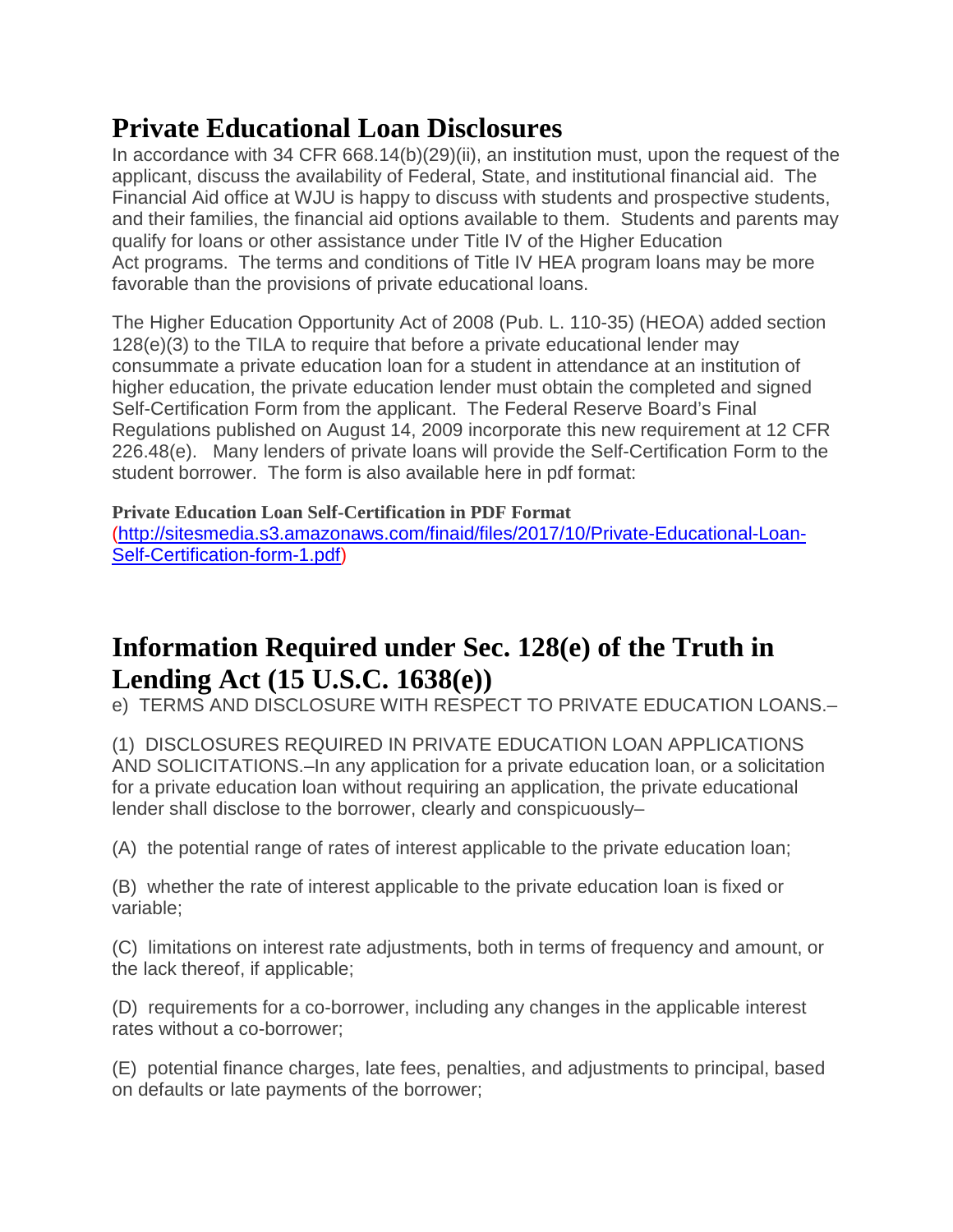(F) fees or range of fees applicable to the private education loan;

(G) the term of the private education loan;

(H) whether interest will accrue while the student to whom the private education loan relates is enrolled at a covered educational institution;

(I) payment deferral options;

(J) general eligibility criteria for the private education loan;

(K) an example of the total cost of the private education loan over the life of the loan–

(i) which shall be calculated using the principal amount and the maximum rate of interest actually offered by the private educational lender; and

(ii) calculated both with and without capitalization of interest, if an option exists for postponing interest payments; the private educational lender may provide) following the date on which the application for the private education loan is approved and the borrower receives the disclosure documents required under this subsection for the loan; and

(L) that a covered educational institution may have school-specific education loan benefits and terms not detailed on the disclosure form;

(M) that the borrower may qualify for Federal student financial assistance through a program under title IV of the Higher Education Act of 1965 (20 U.S.C. 1070 et seq.), in lieu of, or in addition to, a loan from a non-Federal source;

(N) the interest rates available with respect to such Federal student financial assistance through a program under title IV of the Higher Education Act of 1965 (20 U.S.C. 1070 et seq.);

(O) that, as provided in paragraph (6)–

(i) the borrower shall have the right to accept the terms of the loan and consummate the transaction at any time within 30 calendar days (or such longer period as

(ii) except for changes based on adjustments to the index used for a loan, the rates and terms of the loan may not be changed by the private educational lender during the period described in clause (i);

(P) that, before a private education loan may be consummated, the borrower must obtain from the relevant institution of higher education the form required under paragraph (3), and complete, sign, and return such form to the private educational lender;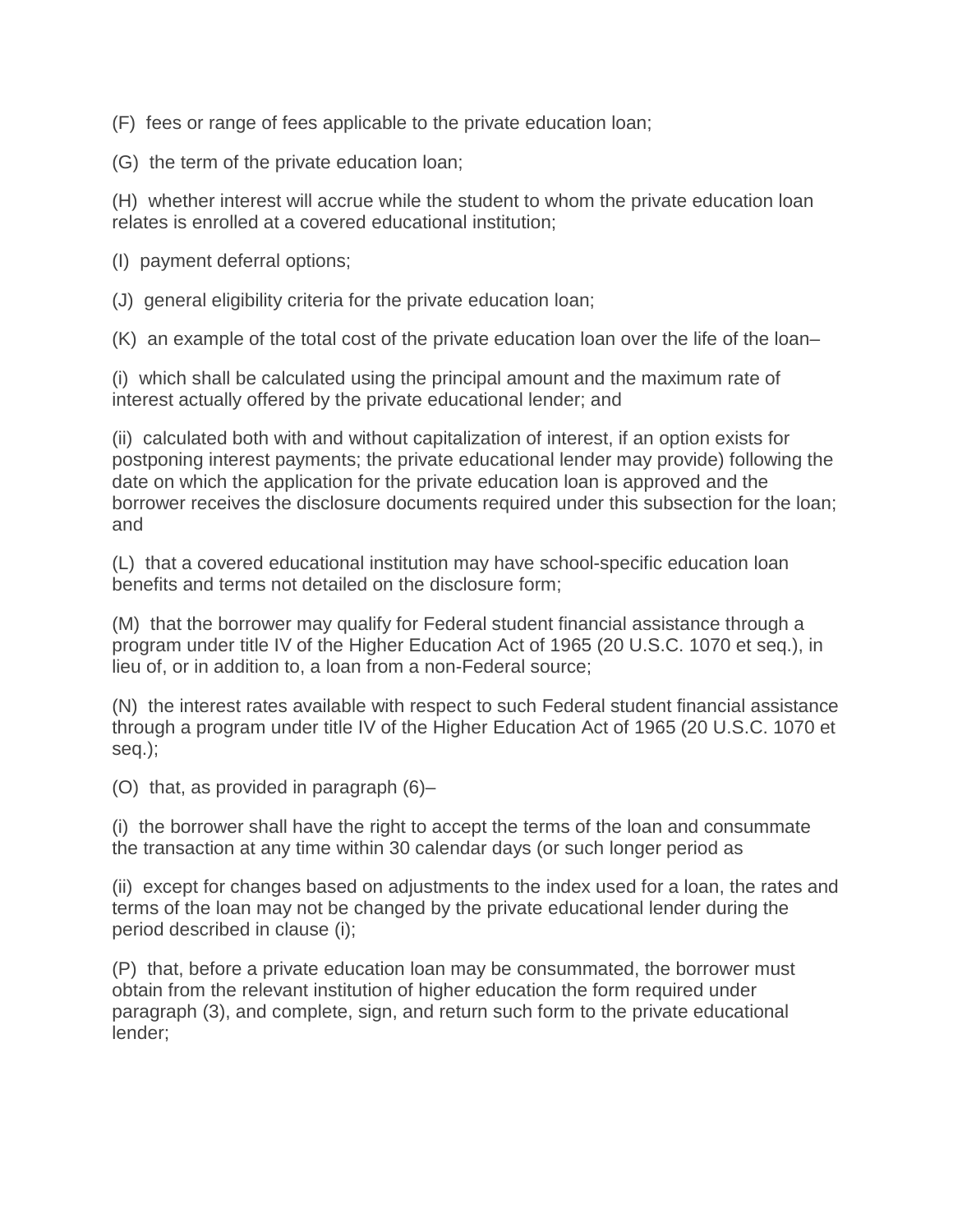(Q) that the consumer may obtain additional information concerning such Federal student financial assistance from their institution of higher education, or at the website of the Department of Education; and

(R) such other information as the Board shall prescribe, by rule, as necessary or appropriate for consumers to make informed borrowing decisions.

(2) DISCLOSURES AT THE TIME OF PRIVATE EDUCATION LOAN APPROVAL.– Contemporaneously with the approval of a private education loan application, and before the loan transaction is consummated, the private educational lender shall disclose to the borrower, clearly and conspicuously–

(A) the applicable rate of interest in effect on the date of approval;

(B) whether the rate of interest applicable to the private educational loan is fixed or variable;

(C) limitations on interest rate adjustments, both in terms of frequency and amount, or the lack thereof, if applicable;

(D) the initial approved principal amount;

(E) applicable finance charges, late fees, penalties, and adjustments to principal, based on borrower defaults or late payments, including limitations on the discharge of a private education loan in bankruptcy;

(F) fees or range of fees applicable to the private education loan;

(G) the maximum term under the private education loan program;

(H) an estimate of the total amount for repayment, at both the interest rate in effect on the date of approval and at the maximum possible rate of interest offered by the private educational lender and applicable to the borrower, to the extent that such maximum rate may be determined, or if not, a good faith estimate thereof;

(I) any principal and interest payments required while the student for whom the private education loan is intended is enrolled at a covered educational institution and unpaid interest that will accrue during such enrollment;

(J) payment deferral options applicable to the borrower;

- (K) whether monthly payments are graduated;
- (L) that, as provided in paragraph (6)–

(i) the borrower shall have the right to accept the terms of the loan and consummate the transaction at any time within 30 calendar days (or such longer period as the private educational lender may provide) following the date on which the application for the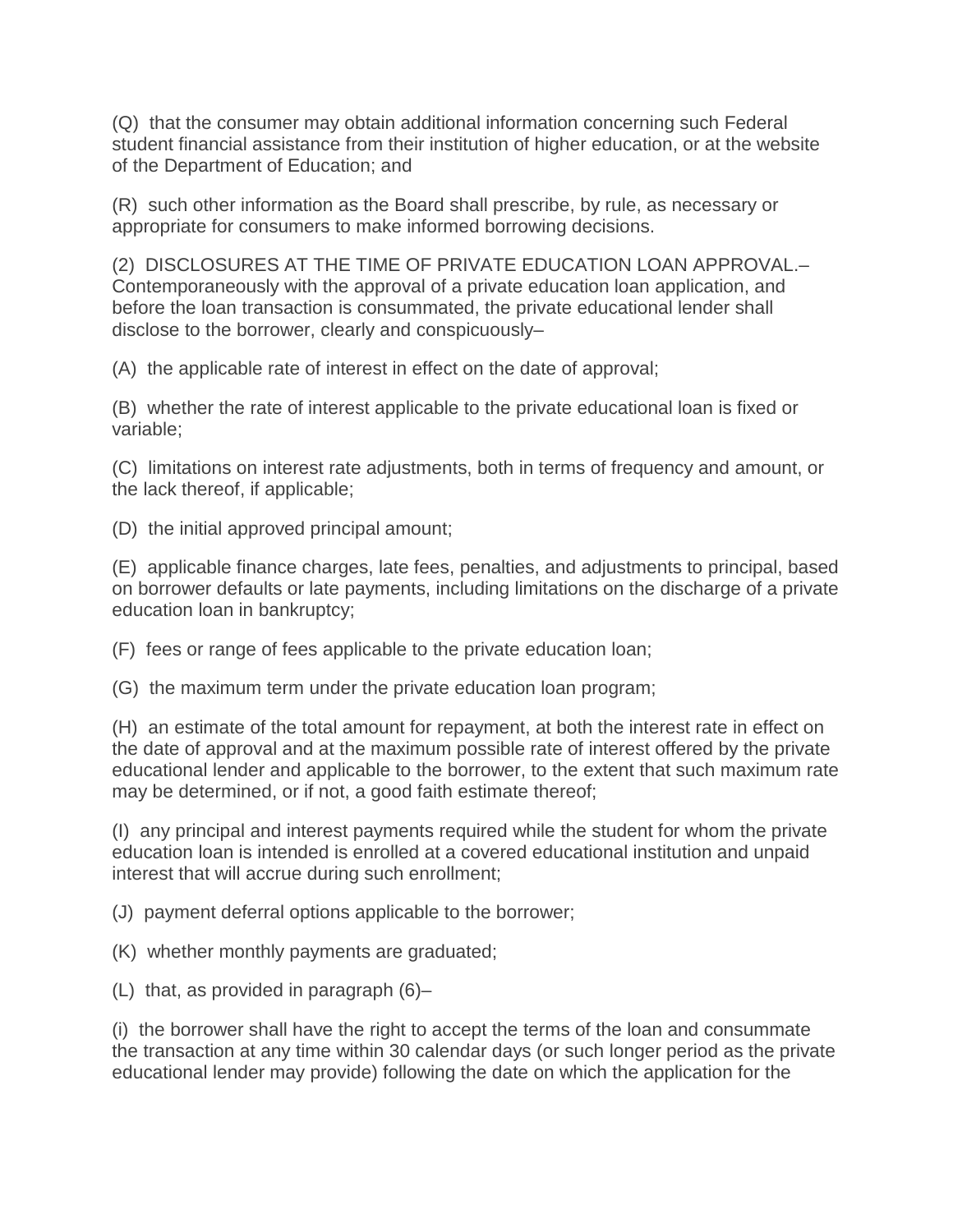private education loan is approved and the borrower received the disclosure documents required under this subsection for the loan; and

(ii) except for changes based on adjustments to the index used for a loan, the rates and terms of the loan may not be changed by the private educational lender during the period described in clause (i);

(M) that the borrower–

(i) may qualify for Federal financial assistance through a program under title IV of the Higher Education Act of 1965 (20 U.S.C. 1070 et seq.), in lieu of, or in addition to, a loan from a non-Federal source; and

(ii) may obtain additional information concerning such assistance from their institution of higher education or the website of the Department of Education;

(N) the interest rates available with respect to such Federal financial assistance through a program under title IV of the Higher Education Act of 1965 (20 U.S.C. 1070 et seq.);

(O) the maximum monthly payment, calculated using the maximum rate of interest actually offered by the private educational lender and applicable to the borrower, to the extent that such maximum rate may be determined, or if not, a good faith estimate thereof; and

(P) such other information as the Board shall prescribe, by rule, as necessary or appropriate for consumers to make informed borrowing decisions.

(3) SELF-CERTIFICATION OF INFORMATION.–

(A) IN GENERAL.–Before a private educational lender may consummate a private education loan with respect to a student attending an institution of higher education, the lender shall obtain from the applicant for the private education loan the form developed by the Secretary of Education under section 155 of the Higher Education Act of 1965, signed by the applicant, in written or electronic form.

(B) RULE OF CONSTRUCTION.–No other provision of this subsection shall be construed to require a private educational lender to perform any additional duty under this paragraph, other than collecting the form required under subparagraph (A).

(4) DISCLOSURES AT THE TIME OF PRIVATE EDUCATION LOAN CONSUMMATION.–Contemporaneously with the consummation of a private education loan, a private educational lender shall make to the borrower each of the disclosures described in–

(A) paragraph (2)(A) (adjusted, as necessary, for the rate of interest in effect on the date of consummation, based on the index used for the loan);

(B) subparagraphs (B) through (K) and (M) through (P) of paragraph (2); and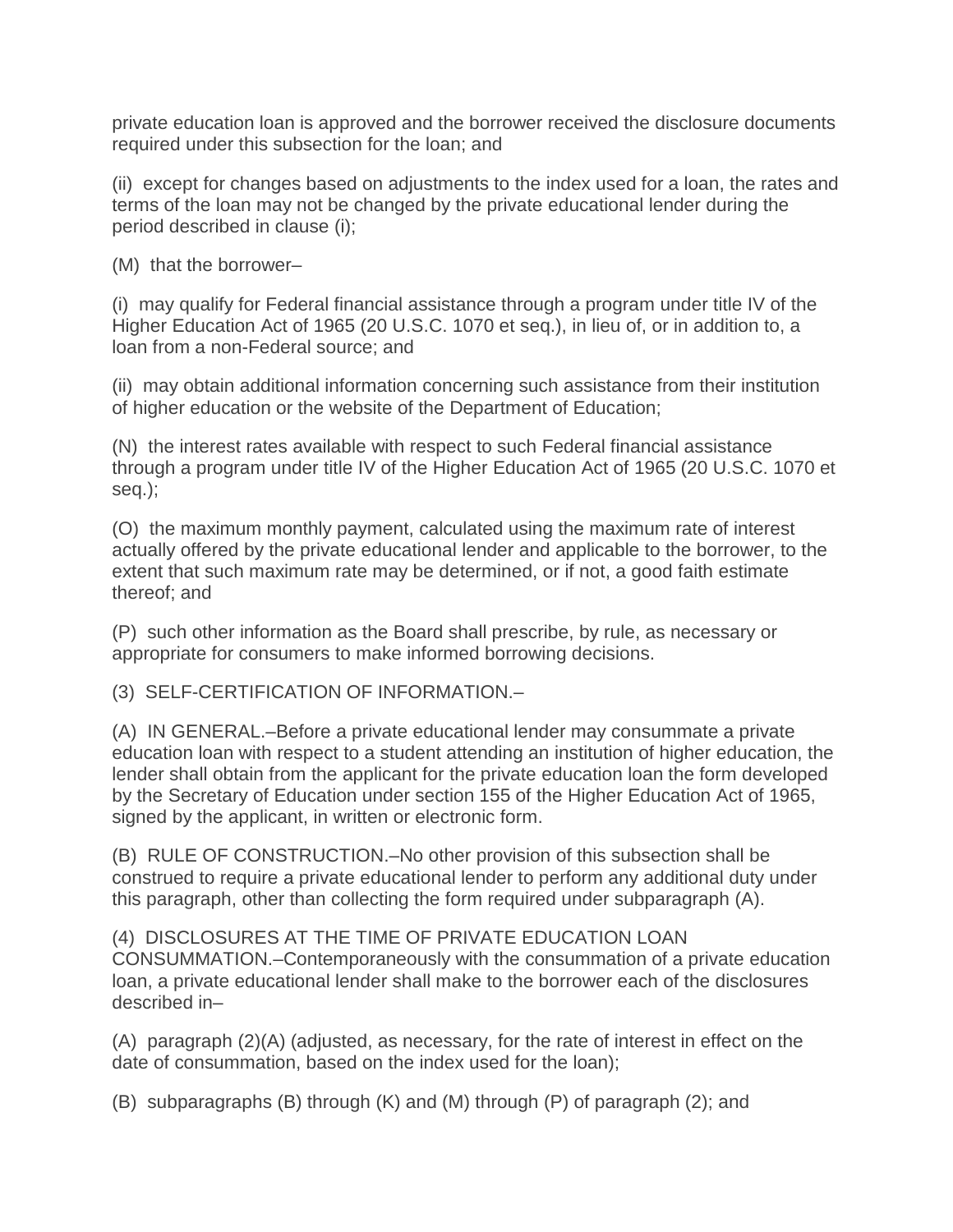(C) paragraph (7).

(5) FORMAT OF DISCLOSURES.–

(A) MODEL FORM.–Not later than 2 years after the date of enactment of this subsection, the Board shall, based on consumer testing, and in consultation with the Secretary of Education, develop and issue model forms that may be used, at the option of the private educational lender, for the provision of disclosures required under this subsection.

(B) FORMAT.–Model forms developed under this paragraph shall–

(i) be comprehensible to borrowers, with a clear format and design;

(ii) provide for clear and conspicuous disclosures;

(iii) enable borrowers easily to identify material terms of the loan and to compare such terms among private education loans; and

(iv) be succinct, and use an easily readable type font.

(C) SAFE HARBOR.–Any private educational lender that elects to provide a model form developed under this subsection that accurately reflects the practices of the private educational lender shall be deemed to be in compliance with the disclosures required under this subsection.

(6) EFFECTIVE PERIOD OF APPROVED RATE OF INTEREST AND LOAN TERMS.–

(A) IN GENERAL.–With respect to a private education loan, the borrower shall have the right to accept the terms of the loan and consummate the transaction at any time within 30 calendar days (or such longer period as the private educational lender may provide) following the date on which the application for the private education loan is approved and the borrower receives the disclosure documents required under this subsection for the loan, and the rates and terms of the loan may not be changed by the private educational lender during that period.

(B) PROHIBITION ON CHANGES.–Except for changes based on adjustments to the index used for a loan, the rates and terms of the loan may not be changed by the private educational lender prior to the earlier of–

(i) the date of acceptance of the terms of the loan and consummation of the transaction by the borrower, as described in subparagraph (A); or

(ii) the expiration of the period described in subparagraph (A).

(7) RIGHT TO CANCEL.–With respect to a private education loan, the borrower may cancel the loan, without penalty to the borrower, at any time within 3 business days of the date on which the loan is consummated, and the private educational lender shall disclose such right to the borrower in accordance with paragraph (4).